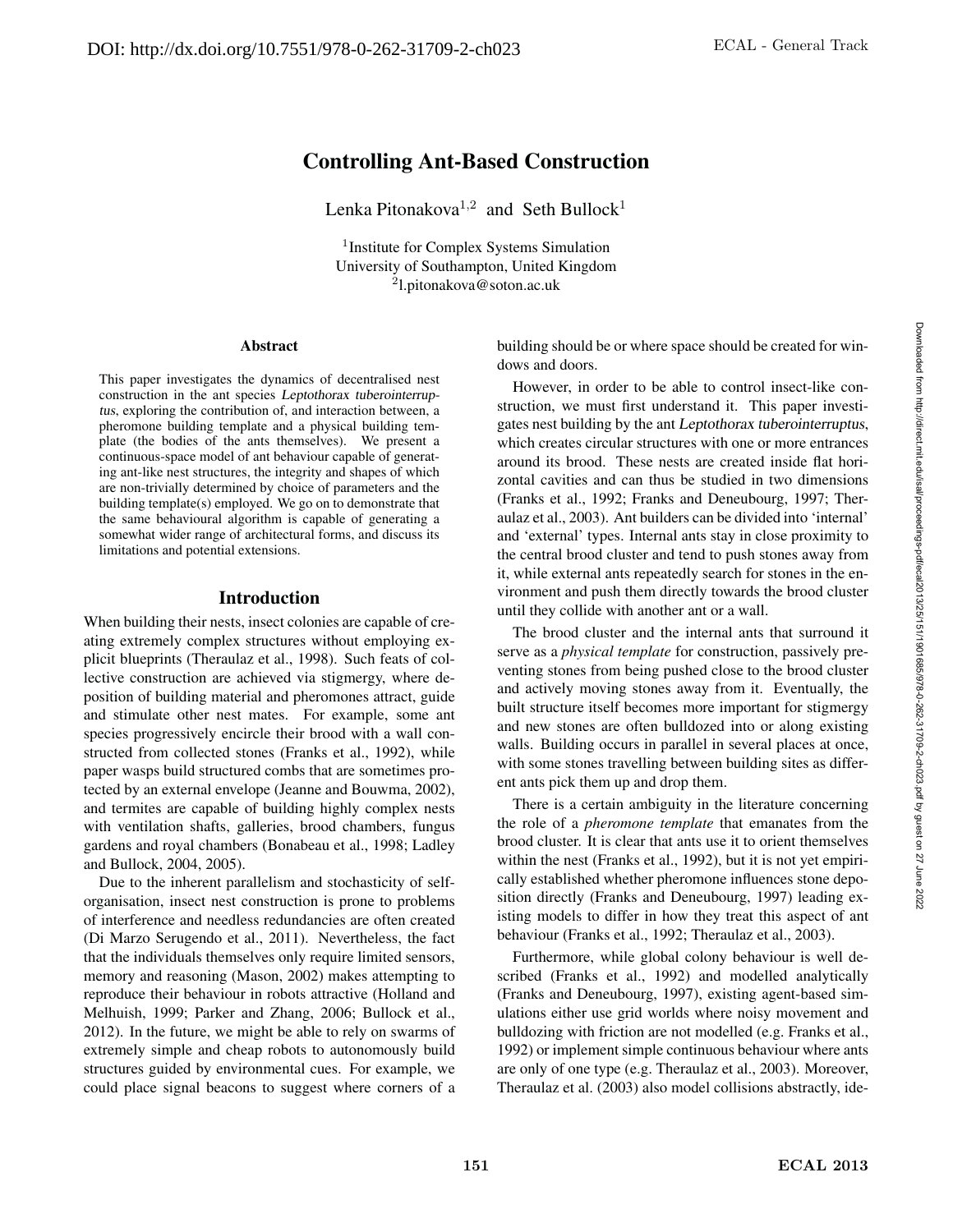alising ant stone-dropping behaviour as influenced directly by the local density of stones as well as local pheromone concentration.

Here, we attempt to achieve a better understanding of how the radius and integrity of the constructed nest result from the physical interactions between ants, stones and pheromone in a continuous-space model, where some of the shortcomings of the previous models are addressed. In particular, the following hypotheses are tested:

- 1. Nests will be larger when there are more internal ants in the colony and smaller when there are more external ants.
- 2. Using pheromone as a building template will lead to more regular structures, but will also interfere with (1), above.
- 3. Nest entrances will form spontaneously, influenced by the density of the internal ants and facilitated by the pheromone template.

We also explore extensibility of the building behaviour:

4. It is possible for the same behavioural algorithm to generate alternative architectures by combining multiple pheromone clouds.

#### Methods

All simulations were performed in a two-dimensional continuous-space arena of  $660\times660$  units (165mm<sup>2</sup>, i.e. 1 unit  $= 0.25$ mm). Objects were scaled proportionate to their real-world counterparts using dimensions given by Franks and Deneubourg (1997). At the beginning of each run,  $3 \times 10^3$  rectangular stones of size 2×2 units (0.5mm<sup>2</sup>) were placed randomly in the arena. The brood was represented by a tight cluster of 50 randomly oriented static ant agents placed around the middle of the arena in a random Gaussian fashion. A circular pheromone cloud 300 units in diameter was centred on the brood cluster such that the pheromone concentration had a constant value of unity at the centre, linearly decreasing to zero at the edge of the cloud. Time was modelled in discrete 0.02-second timesteps and each simulation run lasted 6000 seconds. All results presented in this paper are based on 20 runs per plotted data point.

Initially, a number,  $N_i$ , of 'internal' and,  $N_e$ , 'external' 10 units  $\times$  2 units (2.5mm×0.5mm) ants were placed around the brood cluster. Ant location, orientation and movement were simulated as continuous (Bourg and Seemann, 2004, p.16–19), where the centre of an ant's body was moved by a real-valued distance and given a real-valued orientation each time step. Collision detection prevented ants from moving over or through stones or other ants including brood members.

Modelled ants implemented the following empirically observed behaviours (Franks et al., 1992) by executing the algorithm represented in Figures 1–3:



Figure 1: Ant behavioral cycle

- 1. Random movement, unless:
	- bulldozing towards the brood cluster (external ants)
	- bulldozing away from the brood cluster (internal ants)
	- moving towards the brood cluster when pheromone levels were below a threshold (internal ants only)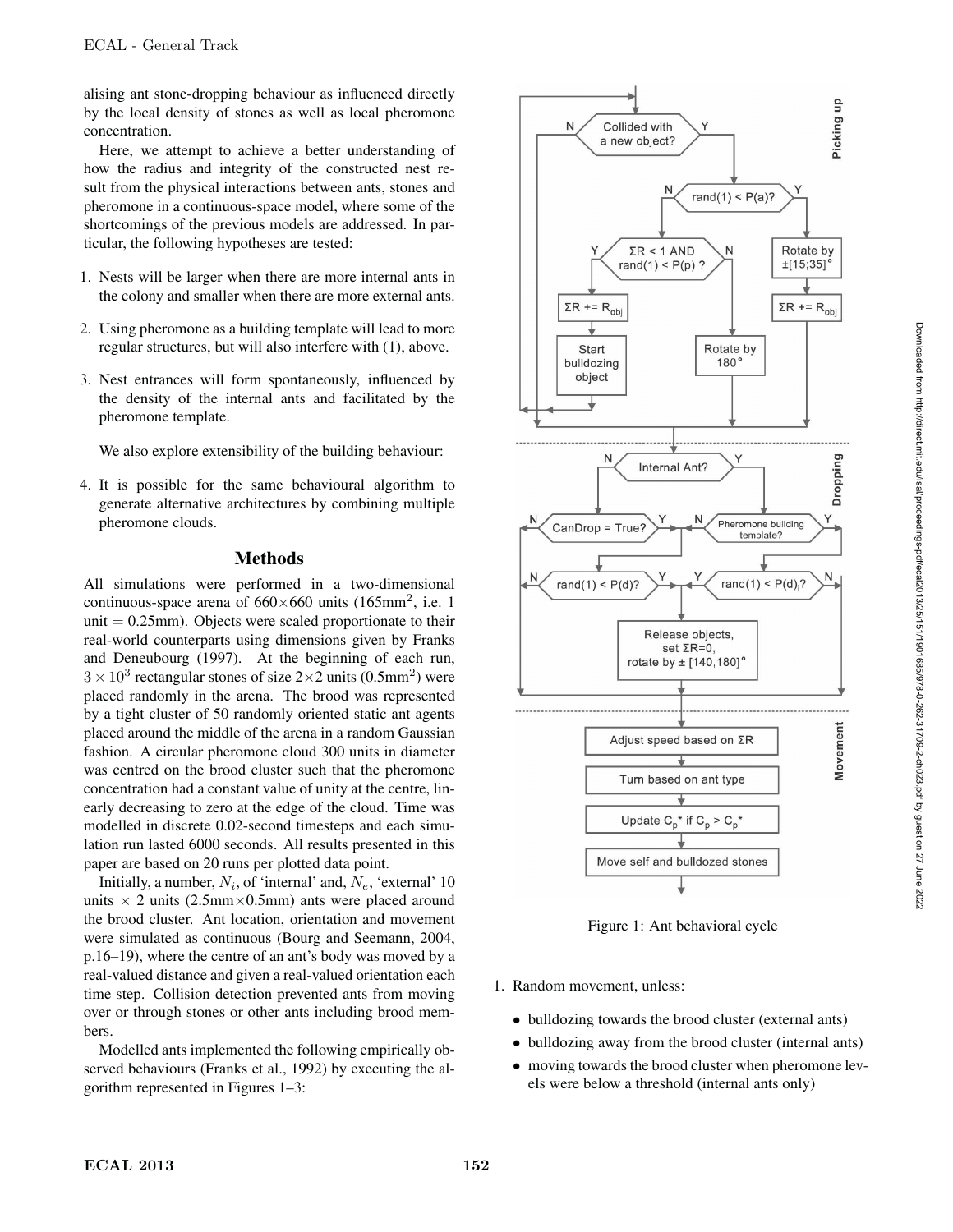

Figure 2: Internal ant's 'Turn based on ant type' routine



Figure 3: External ant's 'Turn based on ant type' routine

- 2. Stone bulldozing, i.e. pushing one or more stones forward
- 3. Stone dropping, the probability of which increased with felt resistance of whatever was being pushed or collided with
- 4. Occasional moving along walls while bulldozing. In this case, an ant rotated by a small value as it approached an existing wall and continued its movement along it.

In order to orient either towards or away from the brood cluster, both ant types relied on the ability to sense local

pheromone concentration,  $C_p$ , and on remembering the location of the highest pheromone concentration that they had encountered so far,  $C_p$ ∗: a proxy for the location of the brood cluster.

Internal ants (Figure 2) employed a pheromone movement threshold,  $\vartheta_{PM}$ , in order to remain within a characteristic distance of the central brood cluster. Where  $\vartheta_{PM} = 0$ , internal ants were free to roam to the edge of the pheromone cloud. Where  $\vartheta_{PM} = 1$ , internal ants attempted to remain as close to the brood cluster as possible. Internal ants tended to bulldoze encountered stones away from the brood cluster and then returned back. External ants (Figure 3) moved randomly unless they were bulldozing stones towards the brood cluster.

The probability of picking up stones when encountered was a constant  $P(p)=0.5$ . Each bulldozed stone or stone that an ant was currently colliding with added resistance  $R_s = 0.15$  to the ant's total felt resistance  $\Sigma R \in [0, 1]$ . The resistance experienced during collisions with other ants was  $R_a = 1.0$ .

When an ant pushed more stones, its speed decreased (Equation 1), while its probability to move along walls  $P(a)$ and to drop stones  $P(d)$  increased (Equations 2 and 3), causing the colony to gradually extend existing walls rather than to make them thicker. Note that external bulldozers only started checking whether they should drop stones after they encountered an immovable obstacle and turned away from it, while internal bulldozers could drop stones at any time.

$$
speed = 2 \times (1 - \Sigma R) \tag{1}
$$

$$
P(a) = \Sigma R \tag{2}
$$

$$
P(d) = f \times |\log(1 - \alpha \times (\Sigma R + \epsilon)|; f = 0.625, \alpha = 0.8, \epsilon = 10^{-11}
$$
 (3)

In runs where the pheromone building template was employed, local pheromone concentration,  $C_p$ , influenced each internal ant's drop probability,  $P(d)_i$ , such that it exponentially increased as the ant moved towards edges of the pheromone cloud (Equation 4).

$$
P(d)_i = \min(1, P(d) + |g \times \log(C_p)|);
$$
  
 
$$
g = 1/7
$$
 (4)

The combined effect of  $\Sigma R$  and  $C_p$  on  $P(d)$  and  $P(d)_i$  is depicted in Figure 4.

# **Results**

Structures built by the artificial ants were generally circular (Figure 5), with (sometimes incomplete) walls forming around the brood cluster at a characteristic distance that varied with model parameters. This result was robust with respect to the colony size and suitable values of the pheromone movement threshold,  $\vartheta_{PM}$ , and is comparable with the real and simulated ants in the existing literature (Franks et al., 1992; Theraulaz et al., 2003).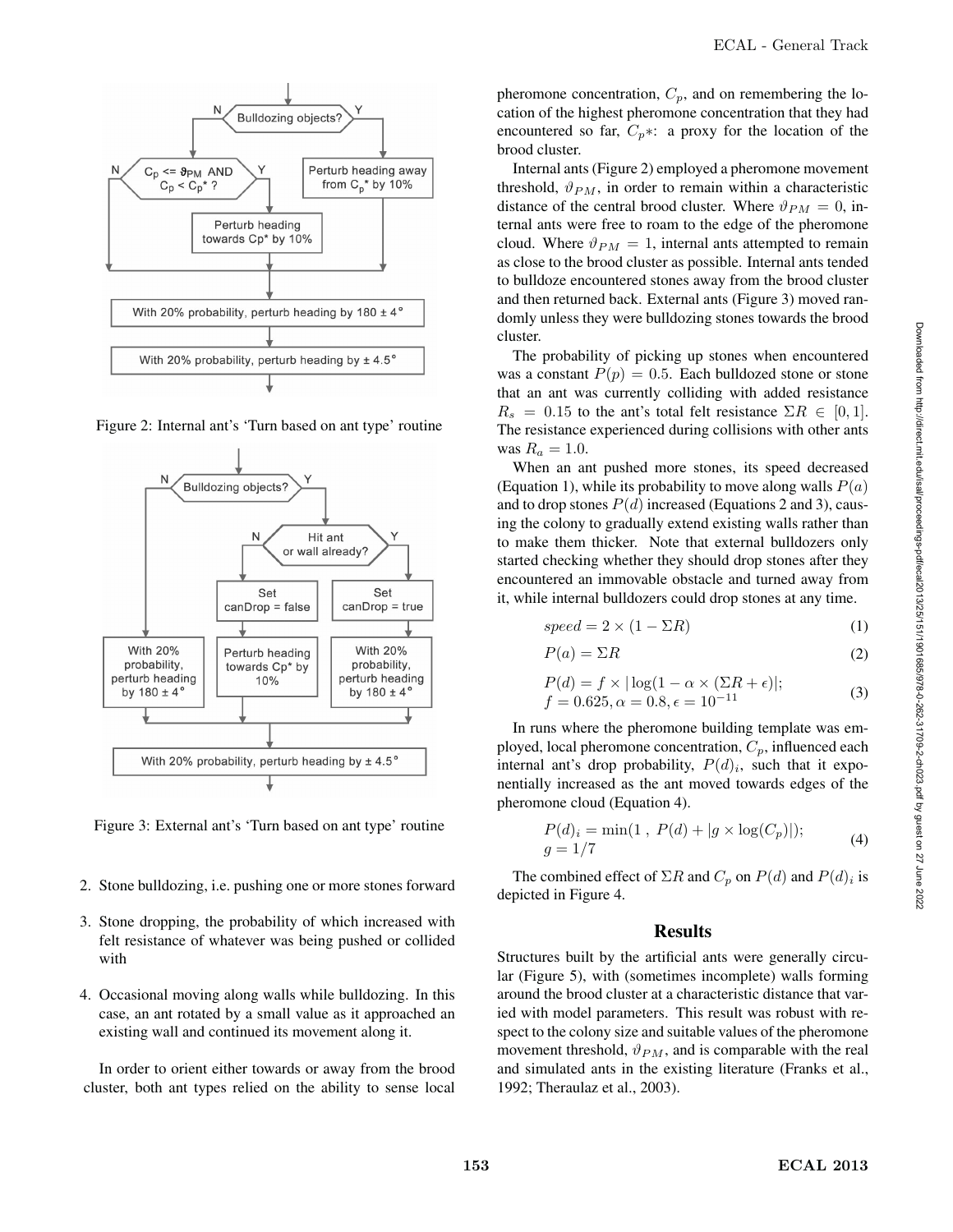

Figure 4: Contour plot of drop probability  $P(d)_i$  as a function of felt resistance,  $\Sigma R$ , and local pheromone concentration,  $C_p$ , based on Equations 3 and 4. In the absence of the pheromone building template, values of  $P(d)$  are dependant on Equation 3 alone and are plotted at  $y = 1$ , i.e. where the log of pheromone concentration is zero.



Figure 5: Example nests for various ant parameter combinations: (a)  $N_i=10$ ,  $\vartheta_{PM}=1.0$ ; (b)  $N_i=30$ ,  $\vartheta_{PM}=0.75$ ; (c)  $N_i=50, \ \vartheta_{PM}=1.0;$  (d)  $N_i=50, \ \vartheta_{PM}=0.5.$  The pheromone cloud is shown as gray gradient. Brood clusters placed in the arena centres are shown in dark gray.

To check for the influence of stigmergy, we explored changes in the mean length of each bulldozing episode for external ants. As expected, the mean bulldozing duration, measured from when an external ant bulldozed into the pheromone cloud to the terminal collision, decreased over time irrespective of values of  $\vartheta_{PM}$  (Figure 6) due to the progressively higher frequency of encountering already placed stones. This behaviour is consistent with Franks and Deneubourg (1997), who implied that stone carrying time decays exponentially as the nest building progresses.



Figure 6: Fitted exponential models of mean bulldozing time measured for external ants between the moment they entered the pheromone cloud and the moment they dropped stones.  $N_i=30$ ,  $N_e=10$  and  $\vartheta_{PM}=1.0$  (solid,  $R^2=39.97\%$ ),  $\vartheta_{PM}$ =0.75 (crosses,  $R^2 = 37.83\%$ ),  $\vartheta_{PM}$ =0.5 (dots,  $R^2 =$ 28.04%). (Note that the inherent stochasticity of the simulation means that the exponential model does not account for all of the variance in bulldozing times.)

#### Physical Building Template Only

We first explored building behavior in the absence of a pheromone building template.

The size of nests built by real ant colonies depended on the number of colony members (Franks and Deneubourg, 1997). Similarly, increasing the number of simulated internal ants,  $N_i$ , tended to increase the effective diameter of final structures (Figure 7a). Increasing colony size also increased the irregularity of the built structures, measured as the standard deviation of the number of stones found in eight regular conical sectors, each originating from the centre of the pheromone cloud (Figure 7b).

Both nest diameter and nest regularity were also dependent on the value of  $\vartheta_{PM}$ , i.e. on how far from the brood cluster internal ants were 'willing' to roam before turning back towards it. Only when  $\vartheta_{PM}$  was higher than a specific threshold value, was a colony able to effectively encircle itself with stones.

Where  $\vartheta_{PM}$  was high, internal ants were tightly clustered and regular circular nests were built relatively close to the central brood cluster. For runs with lower  $\vartheta_{PM}$ , internal ants spread out from the brood cluster, pushing the built structure out, but their lower density at the characteristic radius of the nest wall allowed gaps to form, compromising its regularity. For even lower values of  $\vartheta_{PM}$ , the internal ants were spread out to such an extent that they cease to be an effective physical template for building, allowing external ants to build much closer to the brood cluster. The critical value of  $\vartheta_{PM}$ (below which the physical building template fails) varied inversely with  $N_i$  as larger colonies could achieve sufficient density at greater distance from the brood cluster.

As  $\vartheta_{PM}$  approached zero and the density of internal ants was minimised, many stones were left very near the middle of the pheromone cloud, since external ants were often able to bring them to the brood and there was a lower probability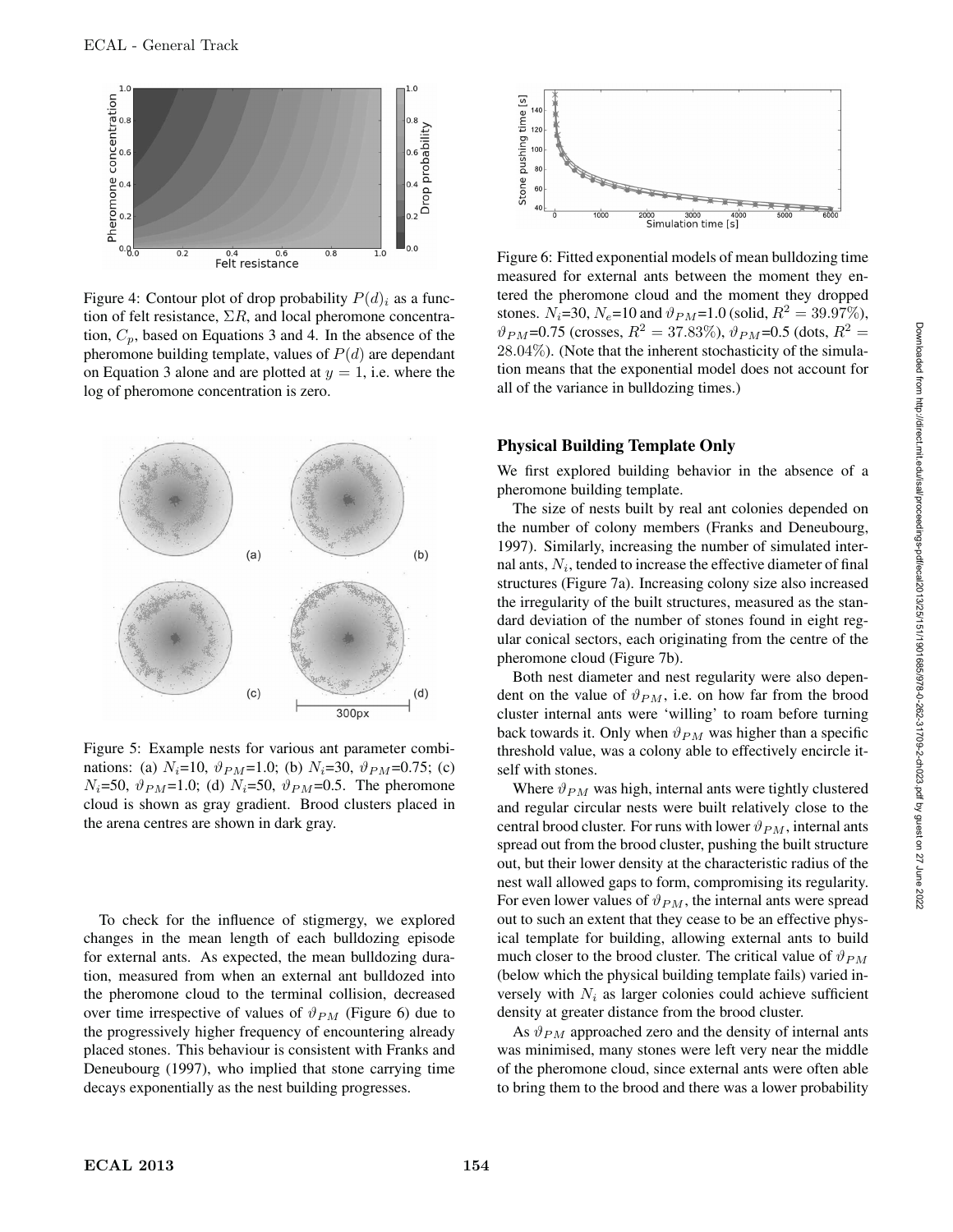

Figure 7: Influence of  $\vartheta_{PM}$  on (a) average distance of stones from the middle of the pheromone cloud, and (b) standard deviation of the number of stones in eight regular conical sectors of the cloud for  $N_e$ =10 (all) and  $N_i$ =10 (dots),  $N_i$ =30 (solid),  $N_i$ =50 (crosses).

of an internal ant encountering and removing them. In these cases, built structures were packed close to the brood and were often very irregular.

The number of external ants also had a non-trivial influence on building behaviour. With the number of internal ants fixed at  $N_i = 30$  we explored the influence of increasing external ant numbers from 10 to 180 for two pheromone thresholds,  $\vartheta_{PM} = 0.5$  and  $\vartheta_{PM} = 1.0$ . Increasing the number of external ants,  $N_e$ , from 10 to 30 caused nests to become smaller, as expected, since increased pressure from external ants tended to establish walls closer to the brood cluster (Figure 8a). However, contra to Hypothesis 1, further increases to  $N_e$  gave rise to larger nests as a consequence of interference between external ants, some of which found themselves within the pheromone cloud during or after bulldozing, effectively augmenting the number of internal ants and amplifying the effect of their physical building template. Increasing the number of external ants,  $N_e$ , also tended to increase the amplification of their initial building sites, decreasing the regularity of built structures (Figure 8b).

In summary, this section has confirmed that model ants are able to achieve built structures the size and integrity of



Figure 8: Influence of external ant number on (a) average distance of stones from the middle of the pheromone cloud, and (b) standard deviation of the number of stones in eight regular conical sectors of the cloud for  $N_i=30$  (all) and  $\vartheta_{PM}$ =0.5 (dots),  $\vartheta_{PM}$ =1.0 (solid).

which reflect a complicated interaction between the size of a colony and the extent to which internal ants tend to wander from the brood. They are able to achieve these structures in the absence of a pheromone building template, i.e. pheromone-mediated dropping behaviour is not necessary for successful nest formation. In the next section we explore the influence of such a pheromone building template and assess entrance formation.

## Physical+Pheromone Building Templates

The effect of employing a pheromone building template to encourage the dropping behaviour of internal ants (Equation 4) is depicted in Figure 9. Ants mostly tended to build smaller and more regular structures as dropping became more precisely tied to an internal ant's location within the pheromone cloud. This effect was more significant for larger colonies and those where internal ants roamed further from the brood cluster.

When the pheromone building template was used with large numbers of internal ants, e.g.  $N_i = 50$ , the influence of pheromone on building initially caused stones to be dropped closer to the brood cluster, but nests were subsequently ex-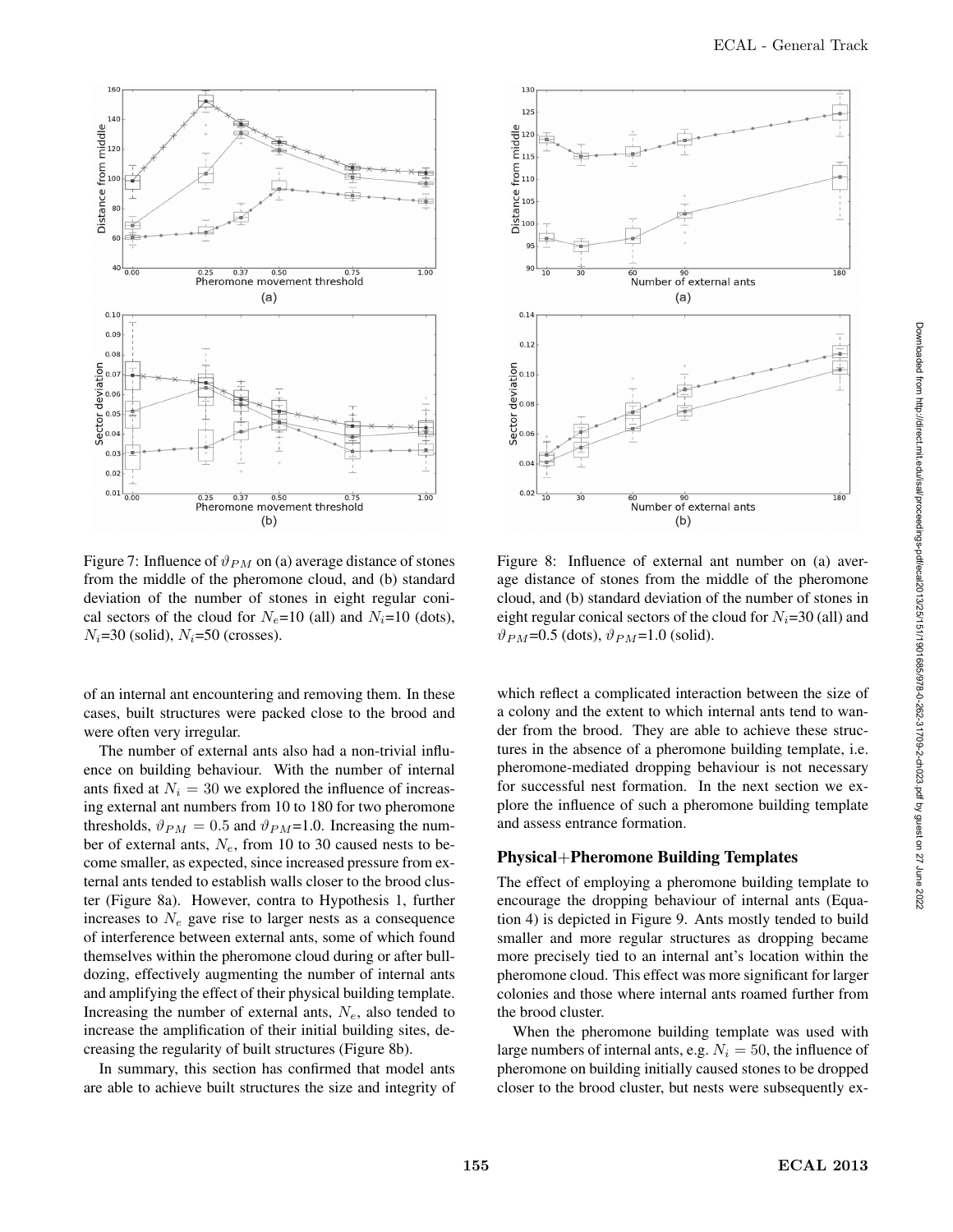

Figure 9: Difference between runs with and without pheromone building template in terms of (a) average distance of stones from the middle of the cloud where a negative number indicates smaller nests with pheromone building templates, and (b) standard deviation of the number of stones in eight conical sectors of the cloud where a negative number indicates more regular structures with the pheromone building templates, using  $N_e$ =10 with  $\vartheta_{PM}$ =0.5 (dots) and  $\vartheta_{PM}$ =1.0 (solid).

panded to some extent due to the pressure of internal ants within the walls.

By contrast, when the number of internal ants was small, e.g.  $N_i = 10$ , and they remained close to the brood cluster  $(\vartheta_{PM} = 1.0)$ , the pheromone building template had little effect since internal ants rarely roamed a significant distance from the brood cluster.

However, when the same small number of internal ants were allowed to roam further from the brood cluster ( $\vartheta_{PM}$ )  $= 0.5$ ), whereas without a pheromone building template they failed to achieve a nest wall, tending to assemble many stones in the middle of the cloud, with a pheromone building template more regular structures were achieved at an increased average distance from the brood cluster. In this case, the pheromone building template made nest creation possible when it otherwise would not be, by encouraging a wall to be built closer to the brood.

#### Entrance Formation

Experimental runs were evaluated manually in order to categorise the final structures by number of entrances and



Figure 10: Proportion of nests with 0 (bars), 1 or 2 (light solid), 3 (dark solid) or more entrances (hatch) and irregular structures (dots) using (a)  $N_i=10$ , (b)  $N_i=30$  and (c)  $N_i=50$ . The individual groups are labeled using pattern  $N_e$ :  $\vartheta_{PM}$ . A star (\*) indicates that the pheromone building template was employed.

whether they could be considered nests at all (Figure 10). The most regular nests were built when 10 internal ants were used. Irregular nests (i.e. arrangements of stones that did not form a coherent structure at all) occurred only 5% of the time when  $\vartheta_{PM}$ =1.0 and 15% of the time when  $\vartheta_{PM}$ =0.75. The frequency of nests with only 1 or 2 entrances increased as the number of external ants increased and similarly when the pheromone building template was used. However, in the latter case, the ants also built a complete wall with no entrances at all in 4/20 runs.

A similar pattern of entrance formation was observed in colonies with 30 internal ants, although generally the frequency of irregular structures increased in comparison with the previous case. Furthermore, these larger colonies tended to build nests with three or more entrances more often, especially when  $N_e = 30$  (12/20 runs). A nest with no entrances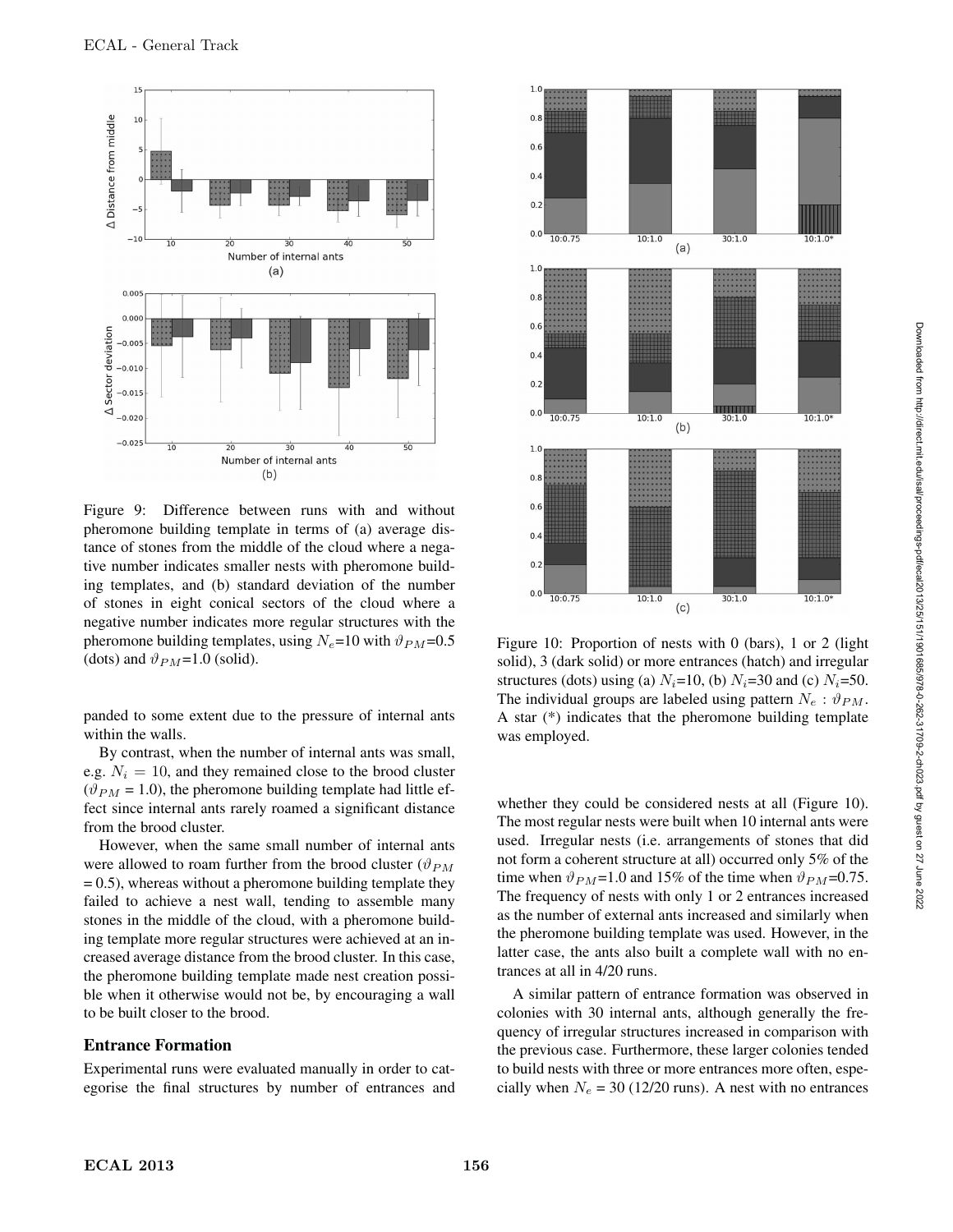was only built on one occasion when  $N_e$ =30.

The trend to create more entrances was even stronger for colonies with 50 internal ants. This was especially true when  $\vartheta_{PM}$ =1.0, in which case nests with four or more entrances formed in 11/20 runs. Interestingly, regularity of nests increased in comparison with colonies where  $N_i = 30$  ( $N_i =$ 30 and  $\vartheta_{PM} = 0.75$  or  $\vartheta_{PM} = 1.0$ , regular nests occurred in 11/20 runs, while  $N_i = 50$ ,  $\vartheta_{PM} = 0.75$ , in 15/20 runs and  $N_i = 50$ ,  $\vartheta_{PM} = 1.0$ , in 12/20 runs). Nest regularity increased slightly in the experiments with pheromone building templates ( $N_e = 10$ ,  $\vartheta_{PM} = 1.0$  regular nests in 12/20 runs and in 14/20 runs during the pheromone building template experiments), although regular nests were the most frequent when  $N_e = 30$  and  $\vartheta_{PM} = 1.0$  (16/20 runs).

## Controlling Nest Shape

Standard structures created by ants with a single pheromone cloud were circular. In the following set of experiments, the pheromone cloud diameter was decreased from 300 units to 150 units and a number of clouds with brood clusters at their centres were arranged in order to create nests of different shapes.

Three experimental setups were created: a) rectangle: two clouds were horizontally aligned and the distance of their centres was set to 75 units, b) triangle: three clouds, the centers of which formed the vertices of a triangle with sides 75 units long, and c) square: four clouds, the centers of which formed corners of a square with 75 units side length. The number of external ants was 10, while there were always 10 internal ants per pheromone cloud. The value of  $\vartheta_{PM}$  was set to 1.0, since the previous experiments showed that the most regular nests were built with this value (Figures 7–10). Note that ants were unable to distinguish amongst the different sources of pheromone.

The final positions from 20 runs in each experiment were amalgamated in order to generate contour plots (Figure 11). In each experiment, the desired shape was always achieved, although there were no sharp corners as walls naturally curved around the boundaries of the individual pheromone clouds. Once again, using the pheromone building template facilitated creation of more regular structures, although it was not required to achieve the desired shapes.

One or two entrances usually formed along the shorter edges of rectangular structures. The triangular nests had one to three small entrances that could be found near the vertices. Entrances in square nests were usually more numerous and formed both along the edges and in the corners. Probably due to their size, square structures had the least regular distribution of stones in their walls.

## **Discussion**

Nest formation by simulated ants was tested in a number of different scenarios. The final circular structures, as well as the process by which they were built were comparable to real



Figure 11: Contour plots of nests created during the (a) rectangle, (b) triangle, and (c) square experiments. Results from experiments (1) without a pheromone building template, and (2) with such a template are shown. Pheromone clouds are represented by dotted circles. Crosses show arena centres, with brood clusters around them.

and previously simulated ants (Franks et al., 1992; Theraulaz et al., 2003) across a wide parameter space. Usually, the ants initially created a number of stone heaps that were gradually extended and connected together, while nest entrances remained clear throughout the process. Adding more external ants initially caused gaps in the nest wall to be created and destroyed, with stable entrances appearing only later in the simulations.

This building behaviour was more similar to that of real ants that clear a cavity of stones and create a number of progressively joined heaps rather than of those that bring stones from outside of the building site and gradually form a Cshaped nest with only one entrance (Franks et al., 1992). It is possible that in the latter case, external ants carry stones towards the nest from one direction, rather than from all directions as was the case in the simulated arena, or that they find stones further away from the nest, causing a slower stone intake rate and thus different wall formation dynamics.

The nest size varied as the number of internal ants increased, confirming the assumption of Hypothesis 1, although regularity of the structures decreased when they became large. The differences in nest size occurred due to variations in ant movement as large colonies required more space to spread out. Similarly, larger structures were formed when movement of ants within the pheromone cloud became less restricted by varying the  $\vartheta_{PM}$  parameter.

On the other hand, the assumption of Hypothesis 1 that